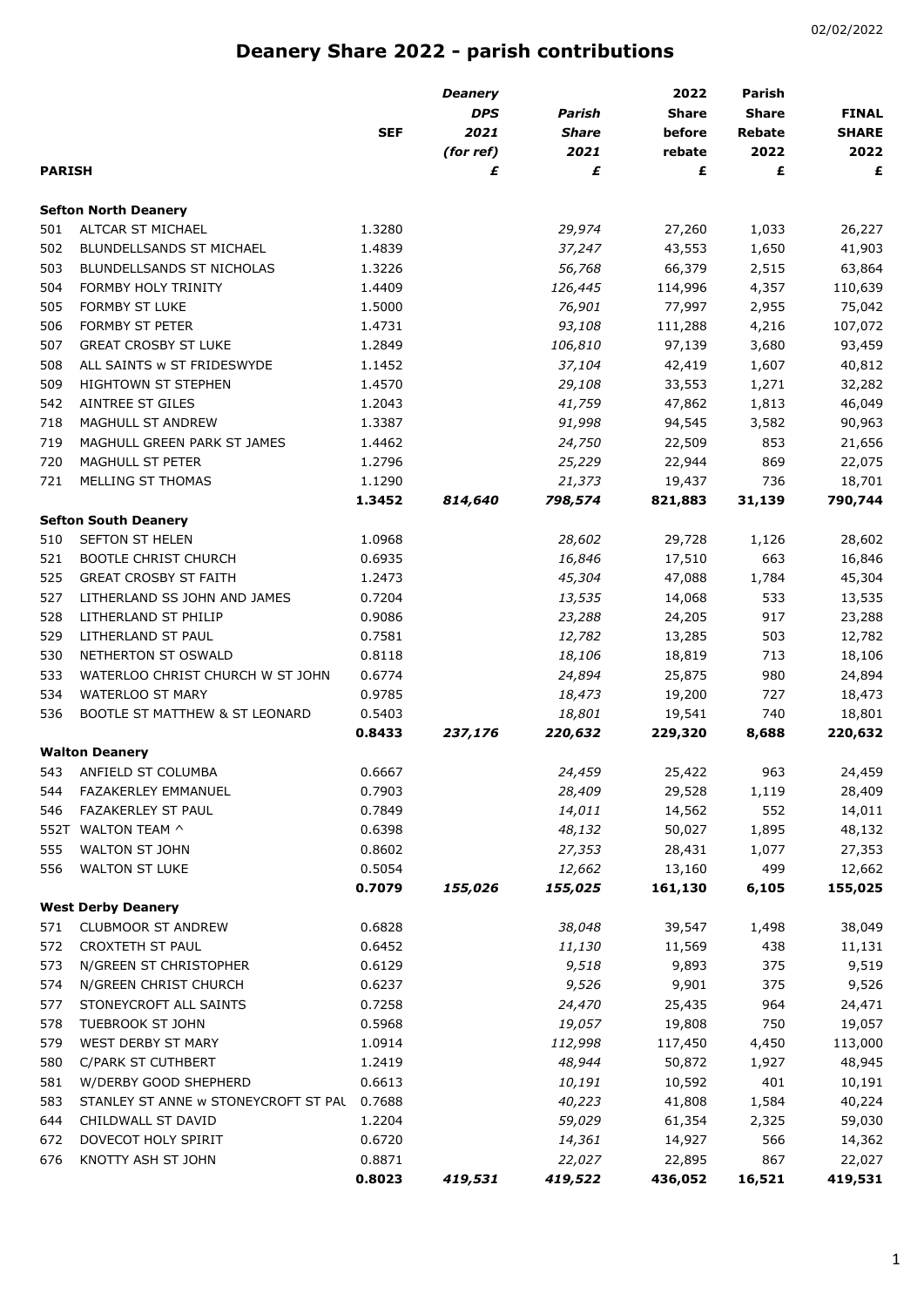|               |                                            |            | <b>Deanery</b> |               | 2022         | <b>Parish</b> |              |
|---------------|--------------------------------------------|------------|----------------|---------------|--------------|---------------|--------------|
|               |                                            |            | <b>DPS</b>     | <b>Parish</b> | <b>Share</b> | <b>Share</b>  | <b>FINAL</b> |
|               |                                            | <b>SEF</b> | 2021           | <b>Share</b>  | before       | Rebate        | <b>SHARE</b> |
|               |                                            |            | (for ref)      | 2021          | rebate       | 2022          | 2022         |
| <b>PARISH</b> |                                            |            | £              | £             | £            | £             | £            |
|               | <b>Liverpool North Deanery</b>             |            |                |               |              |               |              |
| 591           | ANFIELD ST MARGARET                        | 0.5000     |                | 15,419        | 16,026       | 607           | 15,419       |
| 594           | <b>EVERTON ST GEORGE</b>                   | 0.5215     |                | 14,400        | 16,630       | 630           | 16,000       |
| 598           | KIRKDALE ST MARY w ST ATHAN.               | 0.5484     |                | 10,111        | 8,243        | 312           | 7,931        |
| 599           | KIRKDALE ST LAWRENCE & ST PAUL             | 0.5269     |                | 14,805        | 15,850       | 601           | 15,249       |
| 600           | L'POOL OUR LADY & ST NICHOLAS              | 1.1774     |                | 26,500        | 31,181       | 1,181         | 30,000       |
| 604           | L'POOL ALL SAINTS                          | 0.6559     |                | 36,267        | 36,060       | 1,366         | 34,694       |
| 605           | W/BRECK CHRIST CHURCH AND HOLY TRIN        | 0.5108     |                | 32,170        | 30,728       | 1,164         | 29,564       |
| 606           | EVERTON ST PETER w ST JOHN                 | 0.8264     |                | 20,359        | 22,008       | 834           | 21,174       |
|               |                                            | 0.6584     | 177,995        | 170,031       | 176,727      | 6,696         | 170,031      |
|               | <b>Toxteth &amp; Wavertree Deanery</b>     |            |                |               |              |               |              |
| 612           | LIVERPOOL ST LUKE IN THE CITY ^            | 0.9140     |                | 40,567        | 42,165       | 1,598         | 40,567       |
| 616           | <b>TOXTETH CHRIST CHURCH</b>               | 0.8011     |                | 13,793        | 14,336       | 543           | 13,793       |
| 617           | TOXTETH ST AGNES w ST PANCRAS              | 1.0215     |                | 24,001        | 24,946       | 945           | 24,001       |
| 618           | TOXTETH ST MICHAEL w ST AND.               | 1.0108     |                | 45,831        | 47,636       | 1,805         | 45,831       |
| 621           | <b>TOXTETH ST MARGARET</b>                 | 0.5753     |                | 2,400         | 2,495        | 95            | 2,400        |
| 622           | <b>TOXTETH ST PHILEMON</b>                 | 0.6989     |                | 20,509        | 21,317       | 808           | 20,509       |
| 625           | WAVERTREE HOLY TRINITY                     | 1.1237     |                | 52,902        | 54,985       | 2,083         | 52,902       |
| 626           | WAVERTREE ST BRIDGET                       | 0.7634     |                | 25,038        | 26,024       | 986           | 25,038       |
| 627           | <b>WAVERTREE ST MARY</b>                   | 0.8226     |                | 15,591        | 16,205       | 614           | 15,591       |
| 629           | ST JAMES IN THE CITY                       | 1.1828     |                | 25,288        | 26,284       | 996           | 25,288       |
| 630           | TOXTETH ST BEDE w ST CLEMENT               | 0.5591     |                | 9,690         | 10,072       | 382           | 9,690        |
| 631           | DINGLE ST GABRIEL & ST CLEOPAS             | 0.6048     |                | 24,353        | 25,312       | 959           | 24,353       |
|               |                                            | 0.8398     | 304,846        | 299,963       | 311,776      | 11,813        | 299,963      |
|               | <b>Liverpool South - Childwall Deanery</b> |            |                |               |              |               |              |
| 641           | AIGBURTH ST ANNE                           | 1.3011     |                | 59,413        | 61,753       | 2,340         | 59,413       |
| 642           | ALLERTON ALL HALLOWS                       | 1.4086     |                | 87,260        | 90,696       | 3,436         | 87,260       |
| 643           | CHILDWALL ALL SAINTS                       | 1.4677     |                | 126,895       | 131,892      | 4,997         | 126,895      |
| 645           | <b>GARSTON ST MICHAEL</b>                  | 0.7312     |                | 22,230        | 23,105       | 875           | 22,230       |
|               | 646T GATEACRE TEAM ^                       | 0.7473     |                | 46,280        | 48,103       | 1,823         | 46,280       |
| 649           | <b>GRASSENDALE ST MARY</b>                 | 1.1398     |                | 63,922        | 66,439       | 2,517         | 63,922       |
| 650           | HALEWOOD ST MARY *                         | 0.9892     |                | 12,500        | 12,992       | 492           | 12,500       |
| 651           | HALEWOOD ST NICHOLAS *                     | 0.9946     |                | 32,831        | 34,124       | 1,293         | 32,831       |
| 652           | HUNTS CROSS ST HILDA                       | 1.0161     |                | 35,521        | 36,920       | 1,399         | 35,521       |
| 653           | MOSSLEY HILL ST MATT & ST JAMES            | 1.2903     |                | 99,601        | 103,523      | 3,922         | 99,601       |
| 654           | MOSSLEY HILL ST BARNABAS                   | 1.1989     |                | 41,375        | 43,004       | 1,629         | 41,375       |
| 655           | SPEKE ST AIDAN WITH ALL SAINTS             | 0.5833     |                | 18,117        | 18,830       | 713           | 18,117       |
| 657           | LIVERPOOL ALL SOULS SPRINGWOOD             | 0.8656     |                | 17,405        | 18,090       | 685           | 17,405       |
| 658           | MUCH WOOLTON ST PETER                      | 1.1667     |                | 127,765       | 132,796      | 5,031         | 127,765      |
|               |                                            | 1.0324     | 791,115        | 791,115       | 822,269      | 31,154        | 791,115      |
| <b>Huyton</b> |                                            |            |                |               |              |               |              |
| 671           | STOCKBRIDGE VILLAGE ST JUDE                | 0.6183     |                | 10,357        | 10,765       | 408           | 10,357       |
| 673           | HUYTON ST MICHAEL                          | 0.8495     |                | 23,018        | 23,925       | 906           | 23,019       |
| 674           | HUYTON QUARRY ST GABRIEL                   | 0.8280     |                | 36,979        | 38,437       | 1,456         | 36,981       |
| 675           | HUYTON ST GEORGE                           | 0.5323     |                | 8,757         | 9,102        | 345           | 8,757        |
| 677           | KNOWSLEY ST MARY                           | 1.0054     |                | 50,221        | 52,201       | 1,978         | 50,223       |
| 678           | ROBY ST BARTHOLOMEW                        | 0.9677     |                | 72,634        | 75,498       | 2,860         | 72,637       |
| 679           | WEST DERBY ST LUKE                         | 0.6505     |                | 11,511        | 11,965       | 453           | 11,512       |
| 680           | WHISTON ST NICHOLAS                        | 0.8333     |                | 25,676        | 26,688       | 1,011         | 25,677       |
| 681           | PRESCOT ST MARY                            | 0.8065     |                | 66,190        | 68,800       | 2,607         | 66,193       |
| 682           | KIRKBY TEAM ^                              | 0.6882     |                | 32,748        | 34,039       | 1,290         | 32,749       |
|               |                                            | 0.7780     | 338,106        | 338,091       | 351,420      | 13,314        | 338,106      |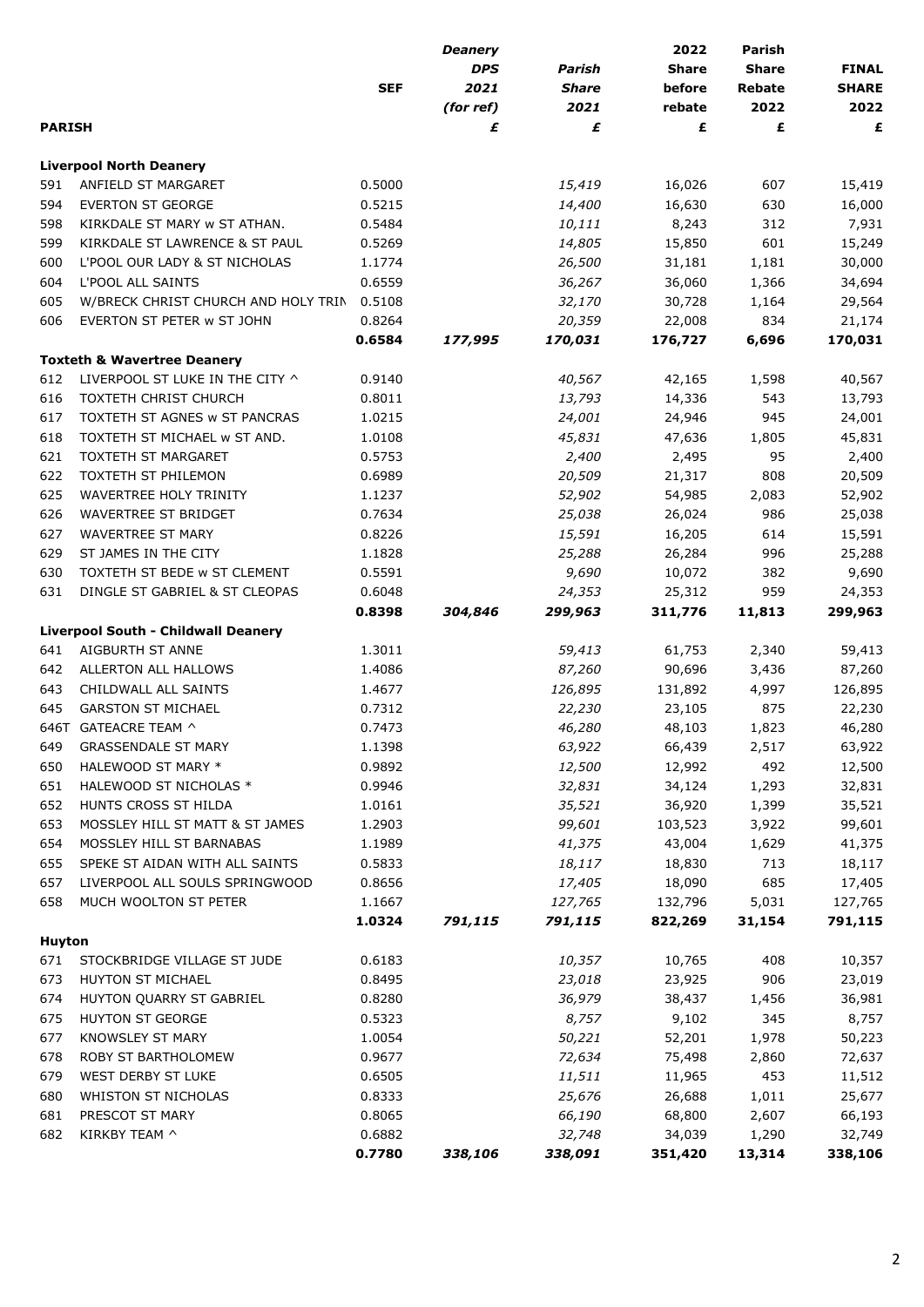|               |                                   |                  | <b>Deanery</b> |              | 2022         | Parish         |                  |
|---------------|-----------------------------------|------------------|----------------|--------------|--------------|----------------|------------------|
|               |                                   |                  | <b>DPS</b>     | Parish       | <b>Share</b> | <b>Share</b>   | <b>FINAL</b>     |
|               |                                   | <b>SEF</b>       | 2021           | <b>Share</b> | before       | <b>Rebate</b>  | <b>SHARE</b>     |
|               |                                   |                  | (for ref)      | 2021         | rebate       | 2022           | 2022             |
| <b>PARISH</b> |                                   |                  | £              | £            | £            | £              | £                |
|               | <b>North Meols Deanery</b>        |                  |                |              |              |                |                  |
| 691           | AINSDALE ST JOHN                  | 1.2742           |                | 79,725       | 82,865       | 3,140          | 79,725           |
| 692           | <b>BANKS ST STEPHEN</b>           | 1.2312           |                | 28,113       | 29,220       | 1,107          | 28,113           |
| 693           | <b>BIRKDALE ST JAMES</b>          | 1.3333           |                | 80,882       | 84,068       | 3,185          | 80,882           |
| 694           | <b>BIRKDALE ST JOHN</b>           | 1.2634           |                | 39,541       | 41,098       | 1,557          | 39,541           |
| 695           | <b>BIRKDALE ST PETER</b>          | 1.1882           |                | 32,877       | 34,172       | 1,295          | 32,877           |
| 696           | CROSSENS ST JOHN                  | 1.2527           |                | 41,512       | 43,145       | 1,635          | 41,511           |
| 697           | KEW ST FRANCIS OF ASSISI *        | 1.3548           |                | 15,388       | 15,994       | 606            | 15,388           |
| 698           | NORTH MEOLS ST CUTHBERT           | 1.3925           |                | 71,345       | 74,155       | 2,810          | 71,345           |
| 699           | SOUTHPORT ALL SAINTS              | 1.0538           |                | 34,468       | 35,826       | 1,357          | 34,468           |
| 701           | SOUTHPORT CHRIST CHURCH           | 0.7742           |                | 87,386       | 90,827       | 3,441          | 87,386           |
| 702           | SOUTHPORT EMMANUEL                | 1.2151           |                | 64,137       | 66,663       | 2,526          | 64,137           |
| 703           | SOUTHPORT HOLY TRINITY            | 0.7366           |                | 70,097       | 72,857       | 2,760          | 70,097           |
| 704           | SOUTHPORT ST LUKE                 | 1.1505           |                | 21,159       | 21,993       | 833            | 21,159           |
| 705           | SOUTHPORT ST PHIL & PAUL w WES *  | 1.0699           |                | 23,774       | 24,710       | 936            | 23,774           |
| 706           | SOUTHPORT ST SIMON w ST JUDE      | 1.1183           |                | 56,549       | 58,776       | 2,227          | 56,549           |
|               |                                   | 1.1606           | 746,953        | 746,953      | 776,368      | 29,415         | 746,953          |
|               | <b>Ormskirk Deanery</b>           |                  |                |              |              |                |                  |
| 711           | AUGHTON ST MICHAEL                | 1.4892           |                | 79,034       | 79,360       | 3,007          | 76,353           |
| 712           | AUGHTON CHRIST CHURCH             | 1.4946           |                | 121,814      | 122,315      | 4,634          | 117,681          |
| 713           | BICKERSTAFFE HOLY TRINITY         | 1.2957           |                | 28,969       | 29,088       | 1,102          | 27,986           |
| 714           | BURSCOUGH BRIDGE ST JOHN          | 1.3763           |                | 124,991      | 125,506      | 4,755          | 120,751          |
| 716           | HALSALL ST CUTHBERT               | 1.3172           |                | 32,072       | 32,204       | 1,220          | 30,984           |
| 717           | LYDIATE AND DOWNHOLLAND ST THOMAS | 1.3602           |                | 59,872       | 60,118       | 2,278          | 57,840           |
| 722           | NEWBURGH CHRIST CHURCH            | 1.4624           |                | 43,574       | 43,754       | 1,658          | 42,096           |
| 723           | ORMSKIRK SS PETER & PAUL          | 1.3871           |                | 74,034       | 74,339       | 2,817          | 71,522           |
| 724           | LATHOM PK CHAPEL ST JOHN          | 1.3817           |                | 26,955       | 27,065       | 1,025          | 26,040           |
| 725           | RAINFORD ALL SAINTS               | 1.3441           |                | 90,890       | 91,264       | 3,458          | 87,806           |
| 726           | SCARISBRICK ST MARK               | 1.2581           |                | 23,600       | 23,697       | 898            | 22,799           |
| 727           | SKELMERSDALE ST PAUL              | 1.0430           |                | 69,054       | 69,338       | 2,627          | 66,711           |
| 731           | <b>WESTHEAD ST JAMES</b>          | 1.4301           |                | 30,204       | 30,328       | 1,149          | 29,179           |
| 733           | UP HOLLAND AND DALTON             | 0.9655           |                | 92,220       | 92,599       | 3,508          | 89,091           |
|               |                                   | 1.2855           | 910,153        | 915,153      | 900,975      | 34,136         | 866,839          |
|               | <b>Widnes Deanery</b>             |                  |                |              |              |                |                  |
| 741           | DITTON ST MICHAEL                 | 0.9516           |                | 27,639       | 28,727       | 1,088          | 27,639           |
| 742           | DITTON ST BASIL & ALL SAINTS      | 1.0000           |                | 22,638       | 23,529       | 891            | 22,638           |
| 744           | FARNWORTH ST LUKE                 | 1.4355           |                | 84,210       | 87,526       | 3,316          | 84,210           |
| 746           | <b>HALE ST MARY</b>               |                  |                | 30,320       | 31,514       |                |                  |
| 749           | WIDNES ST AMBROSE                 | 1.1129<br>1.0591 |                | 36,686       | 38,131       | 1,194<br>1,445 | 30,320<br>36,686 |
|               |                                   |                  |                |              |              |                |                  |
| 751           | <b>WIDNES ST MARY</b>             | 0.5699           |                | 16,281       | 16,922       | 641            | 16,281           |
| 753           | WIDNES ST JOHN & ST PAUL          | 0.8264           |                | 47,226       | 49,086       | 1,860          | 47,226           |
|               |                                   | 0.9936           | 285,675        | 265,000      | 275,436      | 10,436         | 265,000          |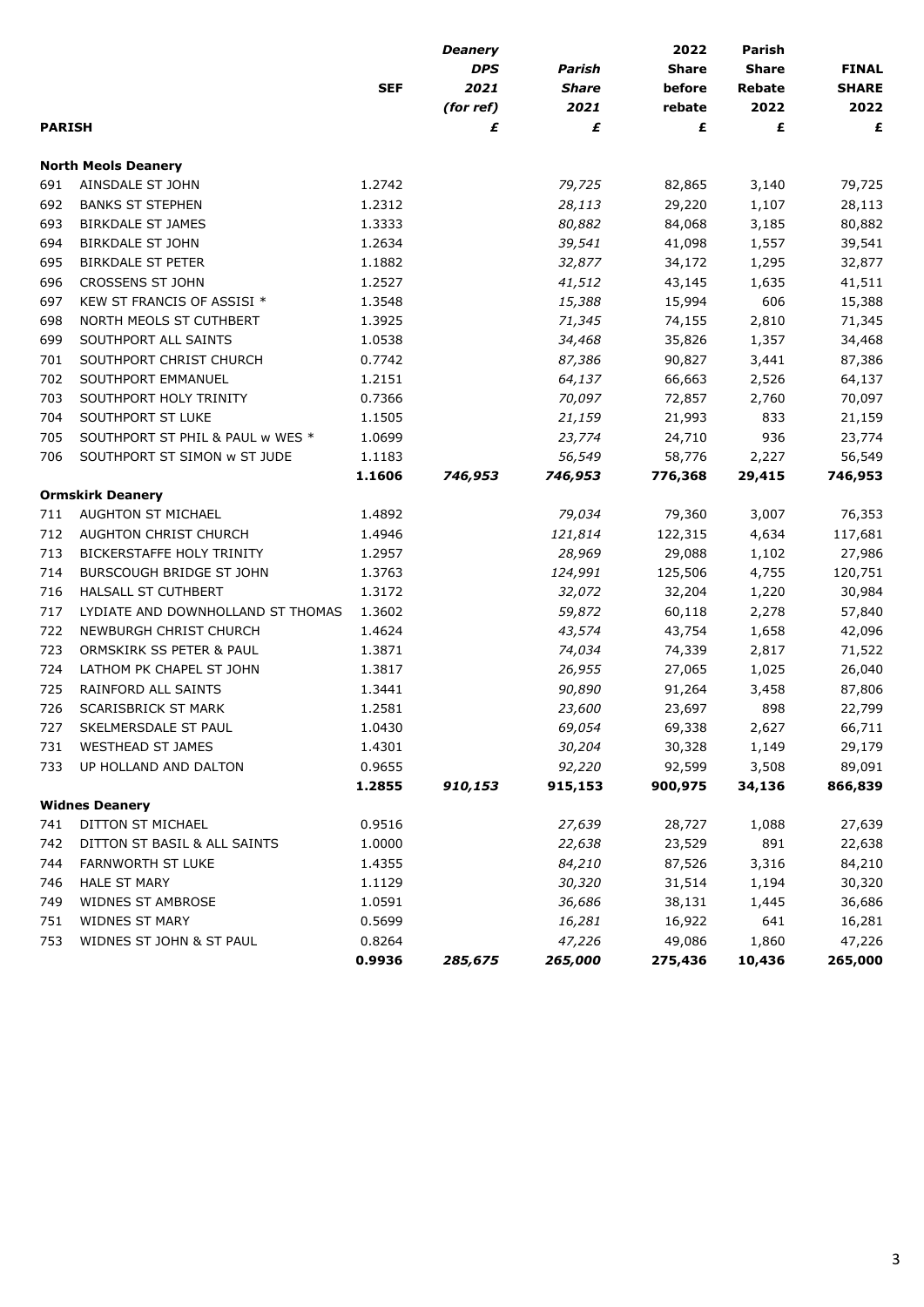|               |                                    |            | <b>Deanery</b> |              | 2022         | <b>Parish</b> |              |
|---------------|------------------------------------|------------|----------------|--------------|--------------|---------------|--------------|
|               |                                    |            | <b>DPS</b>     | Parish       | <b>Share</b> | <b>Share</b>  | <b>FINAL</b> |
|               |                                    | <b>SEF</b> | 2021           | <b>Share</b> | before       | <b>Rebate</b> | <b>SHARE</b> |
|               |                                    |            | (for ref)      | 2021         | rebate       | 2022          | 2022         |
| <b>PARISH</b> |                                    |            | £              | £            | £            | £             | £            |
|               | <b>St Helens Deanery</b>           |            |                |              |              |               |              |
| 761           | CARR MILL ST DAVID                 | 0.8172     |                | 26,000       | 30,342       | 1,150         | 29,192       |
| 762           | ECCLESTON CHRIST CHURCH            | 1.3065     |                | 59,841       | 62,198       | 2,357         | 59,841       |
| 764           | <b>ECCLESTON ST LUKE</b>           | 0.8978     |                | 51,434       | 53,460       | 2,025         | 51,434       |
| 765           | ECCLESTON ST THOMAS                | 0.5914     |                | 24,000       | 30,342       | 1,150         | 29,192       |
| 766           | <b>HAYDOCK ST MARK</b>             | 1.1075     |                | 117,728      | 122,364      | 4,636         | 117,728      |
| 767           | PARR ST PETER                      | 0.5538     |                | 25,669       | 26,680       | 1,011         | 25,669       |
| 768           | PARR ST PAUL BLACKBROOK            | 1.0645     |                | 33,042       | 34,343       | 1,301         | 33,042       |
| 769           | PARR ST PHILIP DERBYSHIRE HILL     | 0.6344     |                | 10,731       | 11,153       | 423           | 10,731       |
| 770           | PARR MOUNT HOLY TRINITY            | 0.5645     |                | 9,511        | 9,886        | 375           | 9,511        |
| 772           | RAVENHEAD ST JOHN                  | 0.9032     |                | 39,410       | 40,962       | 1,552         | 39,410       |
| 773           | ST HELENS ST HELEN                 | 0.7151     |                | 49,693       | 40,455       | 1,533         | 38,923       |
| 773A          | ST HELEN ST ANDREW                 | 1.1344     |                | 32,000       | 30,342       | 1,150         | 29,192       |
| 774           | ST HELENS ST MARK                  | 0.8441     |                | 24,000       | 30,342       | 1,150         | 29,192       |
| 775           | SUTTON ST NICHOLAS                 | 0.8817     |                | 40,549       | 42,146       | 1,597         | 40,549       |
| 776           | SUTTON ALL SAINTS                  | 0.8763     |                | 21,335       | 22,175       | 840           | 21,335       |
| 777           | SUTTON ST MICHAEL                  | 0.8710     |                | 15,121       | 15,716       | 595           | 15,121       |
| 779           | RAINHILL ST ANN                    | 1.2688     |                | 88,470       | 91,954       | 3,484         | 88,470       |
| 780           | ECCLESTON ST JAMES w ST MATTHEW    | 1.0806     |                | 40,452       | 42,045       | 1,593         | 40,452       |
|               |                                    | 0.8952     | 708,984        | 708,986      | 736,903      | 27,920        | 708,984      |
|               | <b>Winwick Deanery</b>             |            |                |              |              |               |              |
| 781           | BURTONWOOD ST MICHAEL              | 1.1613     |                | 35,180       | 36,565       | 1,385         | 35,180       |
| 782           | CROFT CHRIST CHURCH                | 1.4194     |                | 42,337       | 44,004       | 1,667         | 42,337       |
| 783           | <b>EARLESTOWN ST JOHN</b>          | 0.7097     |                | 17,415       | 18,101       | 686           | 17,415       |
| 784           | <b>GLAZEBURY ALL SAINTS</b>        | 1.3656     |                | 18,892       | 19,636       | 744           | 18,892       |
| 785           | <b>GOLBORNE ST THOMAS</b>          | 1.0860     |                | 39,422       | 40,975       | 1,552         | 39,422       |
| 786           | HAYDOCK ST JAMES                   | 1.0484     |                | 62,541       | 65,004       | 2,463         | 62,541       |
| 787           | LOWTON ST LUKE                     | 1.4247     |                | 54,180       | 56,313       | 2,134         | 54,180       |
| 788           | LOWTON ST MARY                     | 1.3118     |                | 57,828       | 60,106       | 2,277         | 57,828       |
| 789           | <b>NEWCHURCH</b>                   | 1.4032     |                | 65,622       | 68,206       | 2,584         | 65,622       |
| 790           | N - I - M EMMANUEL                 | 0.8387     |                | 11,530       | 11,984       | 454           | 11,530       |
| 791           | N-I-M ST PETER                     | 1.2097     |                | 59,976       | 62,337       | 2,362         | 59,976       |
| 792           | N - L - W ALL SAINTS               | 1.0753     |                | 25,083       | 26,071       | 988           | 25,083       |
| 793           | WINWICK ST OSWALD                  | 1.1559     |                | 50,354       | 52,337       | 1,983         | 50,354       |
| 794           | HOLLINFARE ST HELEN                | 1.3710     |                | 15,642       | 16,258       | 616           | 15,642       |
|               |                                    | 1.1843     | 556,003        | 556,003      | 577,898      | 21,895        | 556,003      |
|               | <b>Warrington Deanery</b>          |            |                |              |              |               |              |
| 803           | ORFORD ST ANDREW                   | 0.7796     |                | 22,247       | 23,167       | 920           | 22,247       |
| 804           | ORFORD ST MARGARET                 | 0.9462     |                | 37,740       | 39,301       | 1,561         | 37,740       |
| 805           | PADGATE CHRIST CHURCH              | 1.4140     |                | 75,623       | 78,751       | 3,129         | 75,623       |
| 807           | CH. OF RESUR. & ST BRID. CIN. BROW | 1.1022     |                | 26,518       | 27,615       | 1,097         | 26,518       |
| 809           | WARRINGTON ST ANN                  | 0.7957     |                | 10,491       | 10,925       | 434           | 10,491       |
| 810           | WARRINGTON ST BARNABAS             | 0.8548     |                | 23,908       | 24,897       | 989           | 23,908       |
| 811           | WARRINGTON ST ELPHIN               | 0.9570     |                | 48,913       | 50,936       | 2,024         | 48,913       |
| 812           | WARRINGTON HOLY TRINITY            | 0.9194     |                | 23,593       | 24,569       | 976           | 23,593       |
| 813           | WESTBROOK ST PHILIP *              | 1.3978     |                | 26,601       | 27,702       | 1,101         | 26,601       |
| 814           | WESTBROOK ST JAMES                 | 1.3495     |                | 34,716       | 36,152       | 1,436         | 34,716       |
| 815           | <b>GREAT SANKEY ST MARY</b>        | 1.4785     |                | 67,306       | 70,091       | 2,784         | 67,306       |
| 816           | PENKETH ST PAUL                    | 1.4516     |                | 52,598       | 54,774       | 2,176         | 52,598       |
| 817           | BIRCHWOOD AND WOOLSTON             | 1.2366     |                | 52,637       | 54,814       | 2,178         | 52,637       |
|               |                                    | 1.1294     | 554,528        | 502,889      | 523,693      | 20,805        | 502,889      |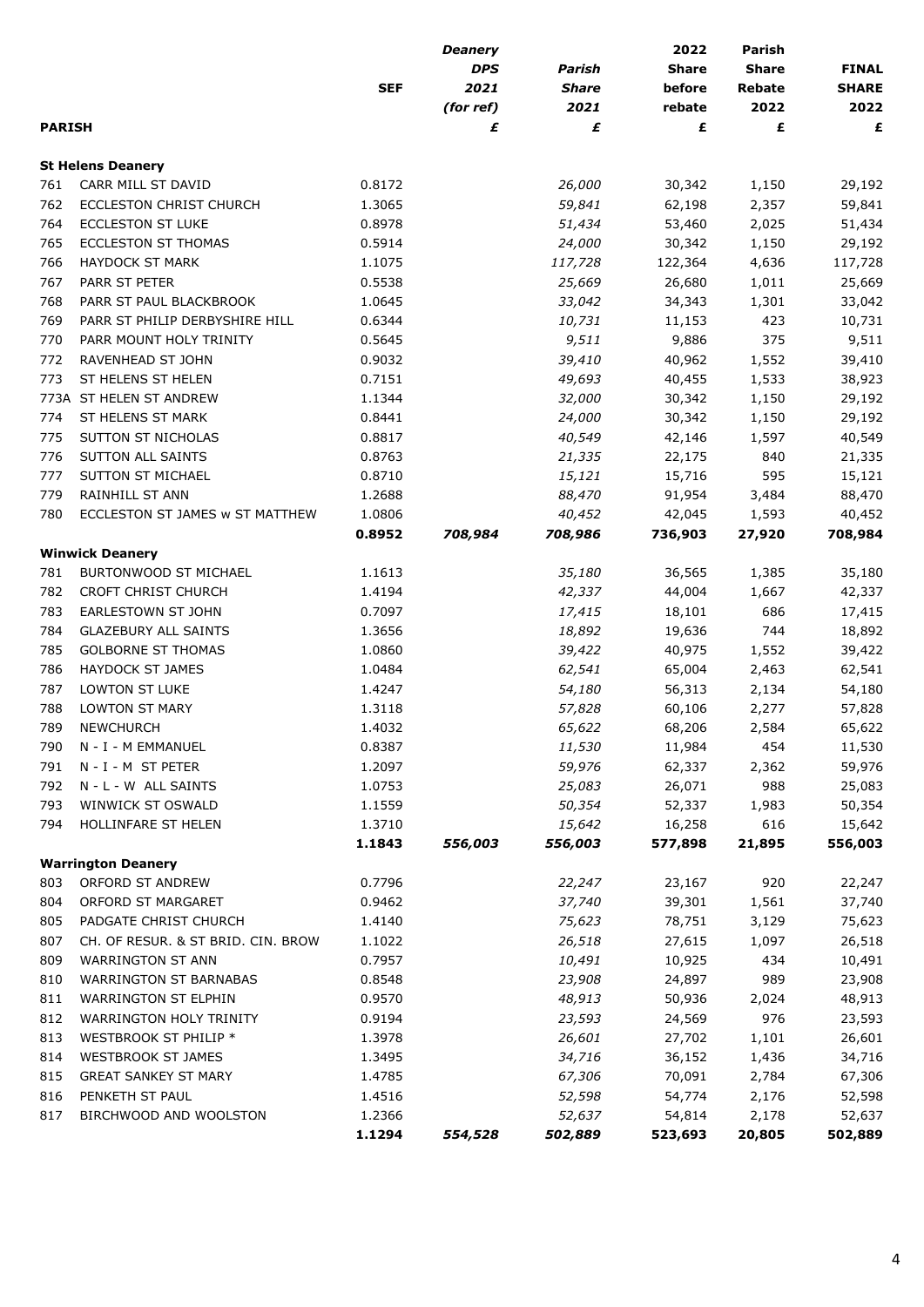|               |                           |            | <b>Deanery</b> |              | 2022         | Parish        |              |
|---------------|---------------------------|------------|----------------|--------------|--------------|---------------|--------------|
|               |                           |            | <b>DPS</b>     | Parish       | <b>Share</b> | <b>Share</b>  | <b>FINAL</b> |
|               |                           | <b>SEF</b> | 2021           | <b>Share</b> | before       | <b>Rebate</b> | <b>SHARE</b> |
|               |                           |            | (for ref)      | 2021         | rebate       | 2022          | 2022         |
| <b>PARISH</b> |                           |            | £              | £            | £            | £             | £            |
|               | <b>Wigan Deanery</b>      |            |                |              |              |               |              |
| 861           | Wigan Central             | 0.8925     |                | 143,519      | 124,207      | 4,851         | 119,356      |
| 862           | Wigan East (Chapelfields) | 1.0323     |                | 184,654      | 159,807      | 6,241         | 153,566      |
| 863           | Wigan North East          | 1.1720     |                | 132,171      | 114,385      | 4,467         | 109,918      |
| 864           | Wigan North West          | 0.9839     |                | 137,926      | 119,366      | 4,662         | 114,704      |
| 865           | Wigan South               | 1.2258     |                | 219,266      | 189,762      | 7,411         | 182,351      |
| 866           | Wigan Town Centre         | 0.9624     |                | 135,729      | 117,465      | 4,588         | 112,877      |
| 867           | Wigan West                | 1.1935     |                | 166,673      | 144,245      | 5,634         | 138,611      |
|               |                           | 1.0661     | 1,034,231      | 1,119,939    | 969,238      | 37,854        | 931,384      |
|               | <b>TOTALS</b>             |            | 8,034,959      | 8,007,875    | 8,071,088    | 307,891       | 7,763,197    |

\* denotes local ecumenical partnership where the church is expected to contribute

to more than one parent denomination.

^ denotes a team ministry, where the team pays one combined Parish Share.